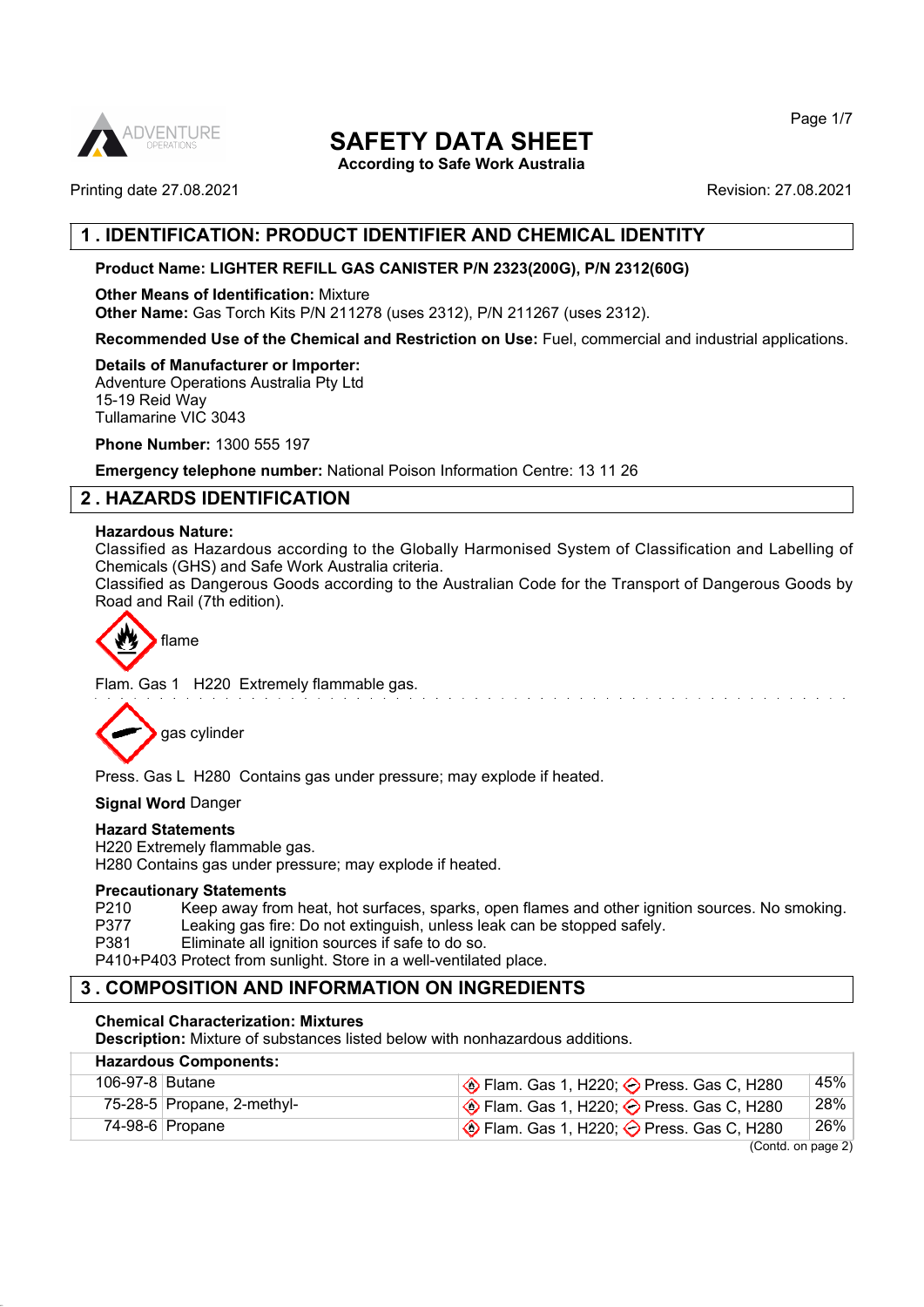**According to Safe Work Australia**

Printing date 27.08.2021 Revision: 27.08.2021

#### **Product Name: LIGHTER REFILL GAS CANISTER P/N 2323(200G), P/N 2312(60G)**

(Contd. of page 1)

Page 2/7

### **4 . FIRST AID MEASURES**

#### **Inhalation:**

In high concentrations may cause asphyxiation. Symptoms may include loss of mobility and consciousness. Victim may not be aware of asphyxiation. If inhaled, remove to fresh air. If not breathing, give artificial respiration. If breathing is difficult, give oxygen. Seek medical attention if breathing problems develop.

#### **Skin Contact:**

Contact with evaporating liquid may cause frostbite or freezing of skin. Thaw frosted parts with lukewarm water. Do not rub affected area. Do not use hot water. Cryogenic (low temperature) burns which result in blistering or deeper tissue freezing should be promptly treated by a physician.

#### **Eye Contact:**

In case of eye contact, rinse cautiously with water or saline solution for several minutes until no chemical remains. Remove contact lenses, if present and easy to do. Continue rinsing. Seek medical attention.

#### **Ingestion:**

Ingestion is not considered a potential route of exposure. Do not give anything by mouth to an unconscious person. Seek immediate medical attention.

#### **Symptoms Caused by Exposure:**

Inhalation: May affect central nervous system and cause headache, dullness, difficulty in breathing, drowsiness, and losing consciousness. In high concentrations may cause asphyxiation. Symptoms may include loss of mobility and consciousness. Victim may not be aware of asphyxiation.

Skin Contact: Contact with evaporating liquid may cause frostbite or freezing of skin, blistering and paralysis. Eye Contact: May cause frostbite or problem with vision.

Ingestion: Gas ingestion is not likely to occur. However, may cause frostbite on the lips, mouth, and membrane if liquid is swallowed.

### **5 . FIRE FIGHTING MEASURES**

**Suitable Extinguishing Media:** Carbon dioxide, powder, water spray and water fog.

#### **Specific Hazards Arising from the Chemical:**

Flammable gas. Vapours are heavier than air and may travel along the ground and collect in low or confined areas and be exposed to a source of ignition (pilot light, heater, electric motor) some distance away and backfire. Containers may burst or explode if exposed to heat or spark. Low electrical conduction may cause static electricity, and be ignited by a spark.

Shut off gas source and allow the fire to burn itself out. Gas fires should not be extinguished unless the gas flow can be stopped immediately.If gas source cannot be shut off immediately, fight fire from maximum distance or use unmanned hose holders or monitor nozzles. Cool container with flooding quantities of water until well after fire is out to prevent container from exploding.

## **Special Protective Equipment and Precautions for Fire Fighters:**

When fighting a major fire wear self-contained breathing apparatus and protective equipment.

## **6 . ACCIDENTAL RELEASE MEASURES**

#### **Personal Precautions, Protective Equipment and Emergency Procedures:**

Wear approved self-contained breathing apparatus and full protective clothing. Evacuate all non-essential personnel from affected area. Do not breathe vapours. Ensure adequate ventilation, ventilate the closed place before entering. Extinguish all sources of ignition. Avoid sparks and open flames. No smoking.

#### **Environmental Precautions:**

In the event of a major spill, prevent spillage from entering drains or water courses.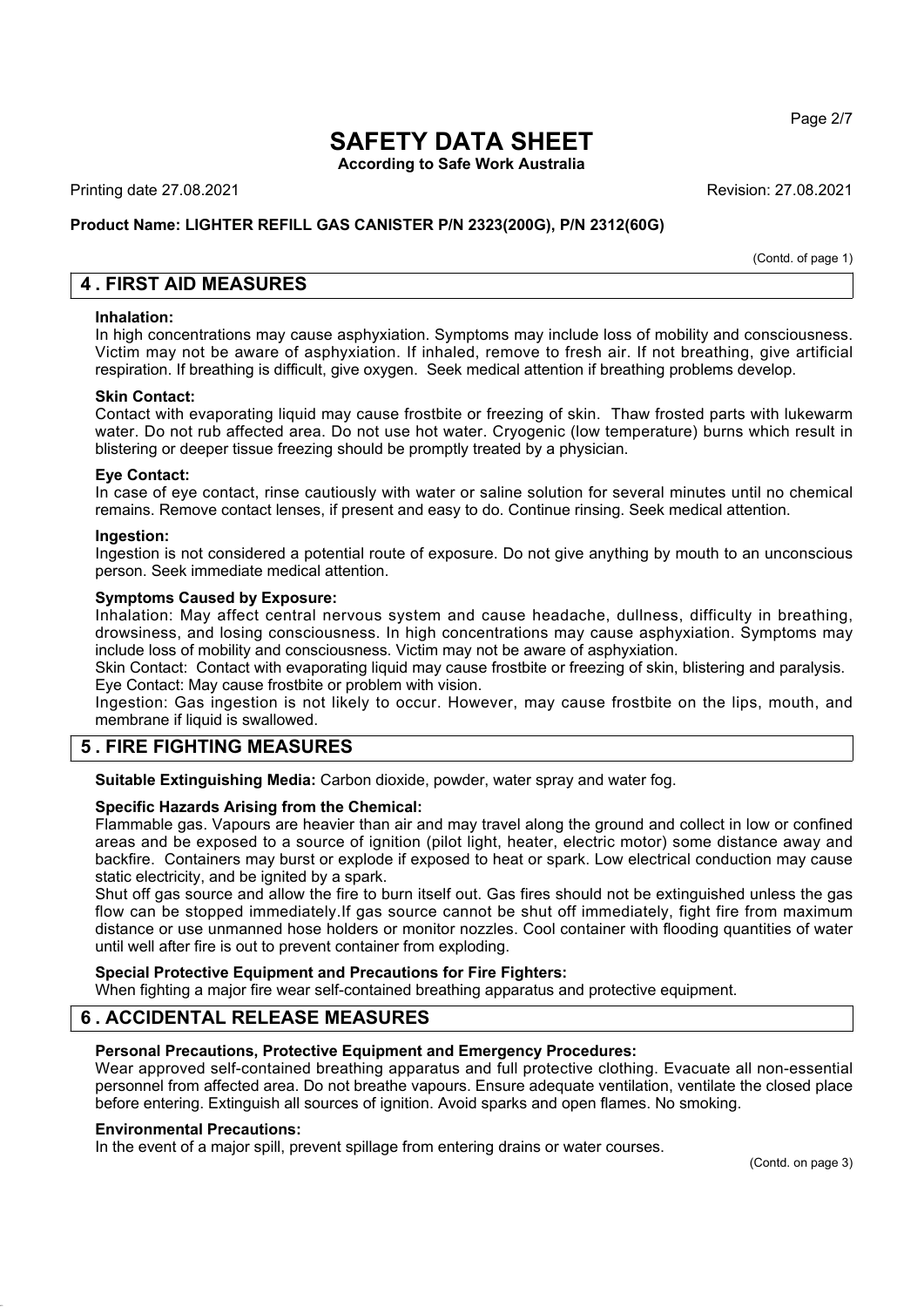**According to Safe Work Australia**

Printing date 27.08.2021 Revision: 27.08.2021

#### **Product Name: LIGHTER REFILL GAS CANISTER P/N 2323(200G), P/N 2312(60G)**

(Contd. of page 2)

#### **Methods and Materials for Containment and Cleaning Up:**

Eliminate all sources of ignition and stop leak if safe to do so. Secure the cylinder and slowly discharge the gas to the atmosphere in a well-ventilated area or outdoors. Vapour can be dispersed with sustained water spray. Use only non-sparking tools.

### **7 . HANDLING AND STORAGE**

#### **Precautions for Safe Handling:**

Use of safe work practices are recommended to avoid eye or skin contact and inhalation of vapours or gas. Use in a well-ventilated area since use in the airtight place may cause explosion and suffocation. Take precautionary measures against static discharge.

Food, beverages and tobacco products should not be stored or consumed where this material is in use. Always wash hands before smoking, eating, drinking or using the toilet. Wash contaminated clothing and other protective equipment before storage or re-use. Provide eyewash fountains and safety showers in close proximity to points of potential exposure.

#### **Conditions for Safe Storage:**

Store in a cool, dry and well ventilated area. Protect from direct sunlight, heat, sparks, open flames and hot surfaces. Do not expose to temperatures exceeding 40 °C. Close container valve after each

use and when empty, even if still connected to equipment. Ground / bond container and receiving equipment. Take precautionary measures against static discharge. Keep away from strong oxidisers, nitric acid, chlorine dioxide, carbonyl nickel and acid. Leave valve

protection caps in place until the container has been secured against either a wall or bench or placed in a container stand and is ready for use. Damaged valves should be reported immediately to the supplier

### **8 . EXPOSURE CONTROLS AND PERSONAL PROTECTION**

#### **Exposure Standards:**

#### **106-97-8 Butane**

NES TWA: 1900 mg/m<sup>3</sup>, 800 ppm

**68476-85-7 Petroleum gases, liquefied**

NES TWA: 1800 mg/m³, 1000 ppm

#### **Engineering Controls:**

Local exhaust and general ventilation are necessary in work area to prevent accumulation of explosive mixtures. Provide special ventilation in sumps and confined spaces. Use explosion-proof ventilating equipment. Gas detectors should be used when quantities of flammable gases or vapours may be released

#### **Respiratory Protection:**

Use approved full face supplied air respirator if high airborne concentrations of the material are present. See Australian Standards AS/NZS 1715 and 1716 for more information.

#### **Skin Protection:**

Leather, wool or aramid blend gloves. See Australian/New Zealand Standard AS/NZS 2161 for more information.

Occupational protective clothing (depending on conditions in which it has to be used, in particular as regards the period for which it is worn, which shall be determined on the basis of the seriousness of the risk, the frequency of exposure to the risk, the characteristics of the workstation of each worker and the performance of the protective clothing). See Australian/New Zealand Standard AS/NZS 4501 for more information.

#### **Eye and Face Protection:**

Eye and face protectors for protection against gas. See Australian/New Zealand Standard AS/NZS 1337.

(Contd. on page 4)

Page 3/7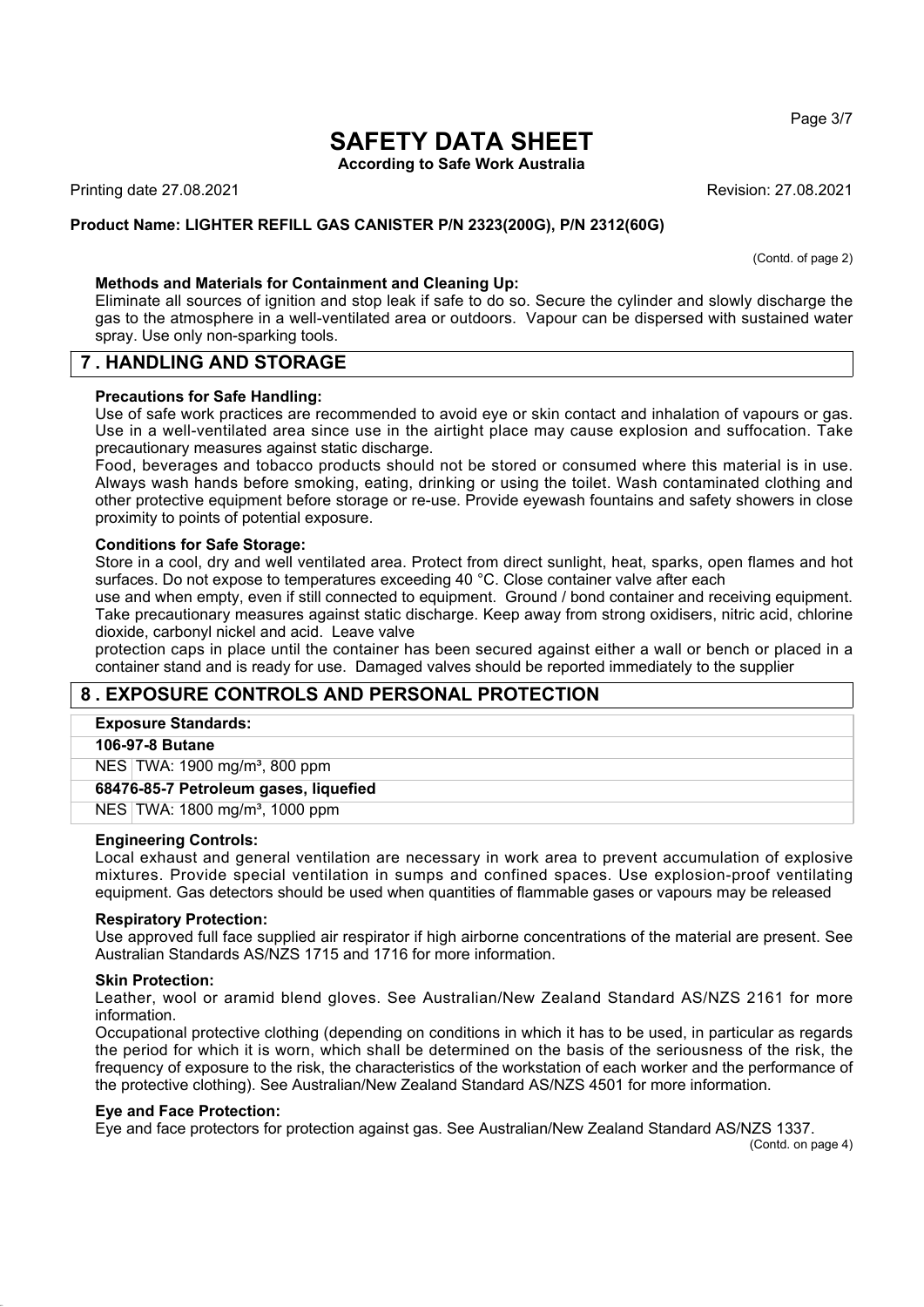Page 4/7

## **SAFETY DATA SHEET According to Safe Work Australia**

Printing date 27.08.2021 **Revision: 27.08.2021** 

**Product Name: LIGHTER REFILL GAS CANISTER P/N 2323(200G), P/N 2312(60G)**

(Contd. of page 3)

## **9 . PHYSICAL AND CHEMICAL PROPERTIES**

| Appearance:                                                         |                                                              |
|---------------------------------------------------------------------|--------------------------------------------------------------|
| Form:                                                               | Liquid and vapour                                            |
| Colour:                                                             | Colourless                                                   |
| Odour:                                                              | Occasionally smells like rotten garlic, otherwise odourless. |
| <b>Odour Threshold:</b>                                             | No information available                                     |
| pH-Value:                                                           | Not applicable                                               |
| <b>Melting point/Melting range:</b>                                 | -138.3 $^{\circ}$ C (N-Butane)                               |
|                                                                     | -160 °C (Iso-Butane)                                         |
|                                                                     | -187.7 $°C$ (Propane)                                        |
| <b>Initial Boiling Point/Boiling Range:</b>                         | $-0.5$ °C (N-Butane)                                         |
|                                                                     | -11.5 °C (Iso-Butane)                                        |
|                                                                     | -42.1 $°C$ (Propane)                                         |
| <b>Flash Point:</b>                                                 | -73.3 $^{\circ}$ C (N-Butane)                                |
|                                                                     | -88.0 °C (Iso-Butane)                                        |
|                                                                     | -104.4 $^{\circ}$ C (Propane)                                |
| <b>Flammability:</b>                                                | <b>Extremely flammable</b>                                   |
| <b>Auto-ignition Temperature:</b>                                   | 287 °C (N-Butane)                                            |
|                                                                     | 460 °C (Iso-Butane)                                          |
|                                                                     | 466.1 °C (Propane)                                           |
| <b>Decomposition Temperature:</b>                                   | No information available                                     |
| <b>Explosion Limits:</b>                                            |                                                              |
| Lower:                                                              | 1.9 Vol % (N-Butane)<br>1.8 Vol % (Iso-Butane)               |
|                                                                     | 2.2 Vol % (Propane)                                          |
| Upper:                                                              | 8.4 Vol % (N-Butane)                                         |
|                                                                     | 8.4 Vol % (Iso-Butane)                                       |
|                                                                     | 9.5 Vol % (Propane)                                          |
| <b>Vapour Pressure:</b>                                             | 0.214MPa @21.1 °C (N-Butane)                                 |
|                                                                     | 0.304MPa @20 °C (Iso-Butane)                                 |
|                                                                     | 0.75MPa @20 °C (Propane)                                     |
| Density:                                                            | Not determined.                                              |
| <b>Relative Density:</b>                                            | 0.549 (water = 1) @20 °C (N-Butane)                          |
|                                                                     | 0.549 (water = 1) @20 °C (Iso-Butane)                        |
|                                                                     | 0.501 (water = 1) @20 °C (Propane)                           |
| <b>Vapour Density:</b>                                              | 2.1 (air = 1) @20 °C (N-Butane)                              |
|                                                                     | 2.595 (air = $1)$ @20 °C (Iso-Butane)                        |
|                                                                     | 1.55 (air = 1) @20 °C (Propane)                              |
| <b>Evaporation Rate:</b>                                            | 100 %                                                        |
| <b>Solubility in Water:</b>                                         | 3.25ml/100ml@20 °C (N-Butane)                                |
|                                                                     | 0.007g/100ml@20 °C (Propane)                                 |
| Partition Coefficient (n-octanol/water): 2.89 as log POW (N-Butane) |                                                              |
|                                                                     | 2.8 as log POW (Iso-Butane)                                  |
|                                                                     | 2.36 as log POW (Propane)                                    |
| <b>Viscosity:</b>                                                   | No information available                                     |
| VOC:                                                                | No information available                                     |

## **10 . STABILITY AND REACTIVITY**

#### **Possibility of Hazardous Reactions:**

Can form a potentially explosive atmosphere in air. May react violently with oxidants.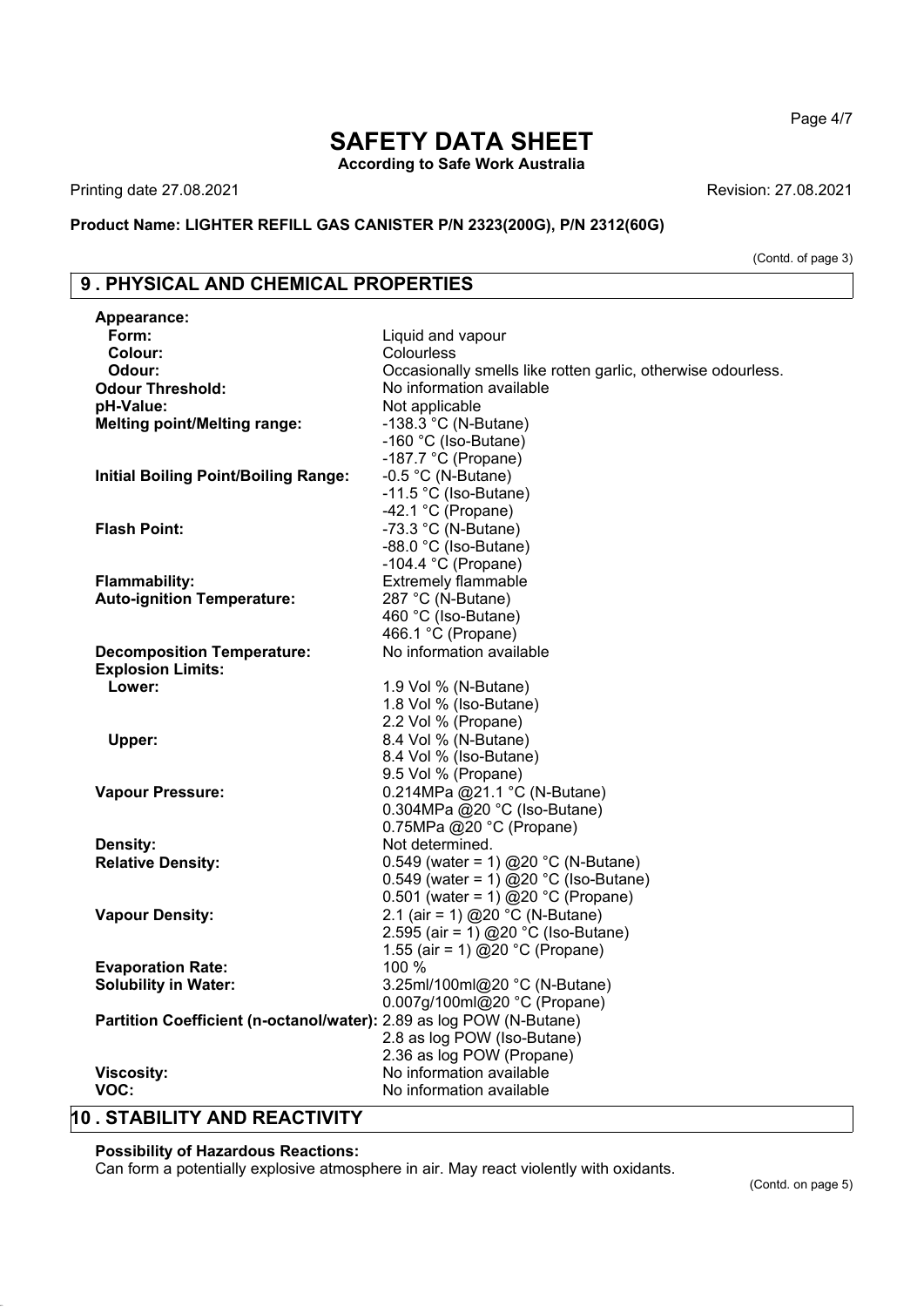**According to Safe Work Australia**

Printing date 27.08.2021 Revision: 27.08.2021

#### **Product Name: LIGHTER REFILL GAS CANISTER P/N 2323(200G), P/N 2312(60G)**

(Contd. of page 4)

**Chemical Stability:** Stable at a normal temperature and pressure.

**Conditions to Avoid:** Heat, sparks, open flames, hot surfaces, direct sunlight and temperature above 40℃. **Incompatible Materials:** Strong oxidisers, nitric acid, chlorine dioxide, carbonyl nickel and acid.

**Hazardous Decomposition Products:** Oxides of carbon.

#### **11 . TOXICOLOGICAL INFORMATION**

#### **Toxicity:**

#### **LD**₅₀**/LC**₅₀ **Values Relevant for Classification:**

**106-97-8 Butane**

Inhalation  $LC_{50}/4$  h 658 mg/l (rat)

**74-98-6 Propane**

Inhalation  $LC_{50}/4$  h 658 mg/l (rat)

#### **Acute Health Effects**

#### **Inhalation:**

Simple asphyxiant. May affect central nervous system and cause headache, dullness, difficulty in breathing, drowsiness, and losing consciousness. In high concentrations may cause asphyxiation. Symptoms may include loss of mobility and consciousness. Victim may not be aware of asphyxiation. 19,000ppm concentration may cause immediate danger to life or health.

**Skin:** Contact with liquid may cause frostbite and blistering.

**Eye:** Contact with liquid may cause frostbite and loss of eyesight.

**Ingestion:**

Gas ingestion is not likely to occur. However, may cause frostbite on the lips, mouth, and membrane if liquid is swallowed.

**Skin Corrosion / Irritation:** Based on classification principles, the classification criteria are not met.

**Serious Eye Damage / Irritation:** Based on classification principles, the classification criteria are not met.

**Respiratory or Skin Sensitisation:** Based on classification principles, the classification criteria are not met.

**Germ Cell Mutagenicity:** Based on classification principles, the classification criteria are not met.

**Carcinogenicity:** This product does NOT contain any IARC listed chemicals.

**Reproductive Toxicity:** Based on classification principles, the classification criteria are not met.

**Specific Target Organ Toxicity (STOT) - Single Exposure:**

Based on classification principles, the classification criteria are not met.

**Specific Target Organ Toxicity (STOT) - Repeated Exposure:**

Based on classification principles, the classification criteria are not met.

**Aspiration Hazard:** Based on classification principles, the classification criteria are not met.

**Chronic Health Effects:** May cause the same symptoms as acute exposure.

**Existing Conditions Aggravated by Exposure:** No information available

#### **12 . ECOLOGICAL INFORMATION**

**Ecotoxicity:** No information available

**Aquatic toxicity:** No information available

**Persistence and Degradability:** No information available

(Contd. on page 6)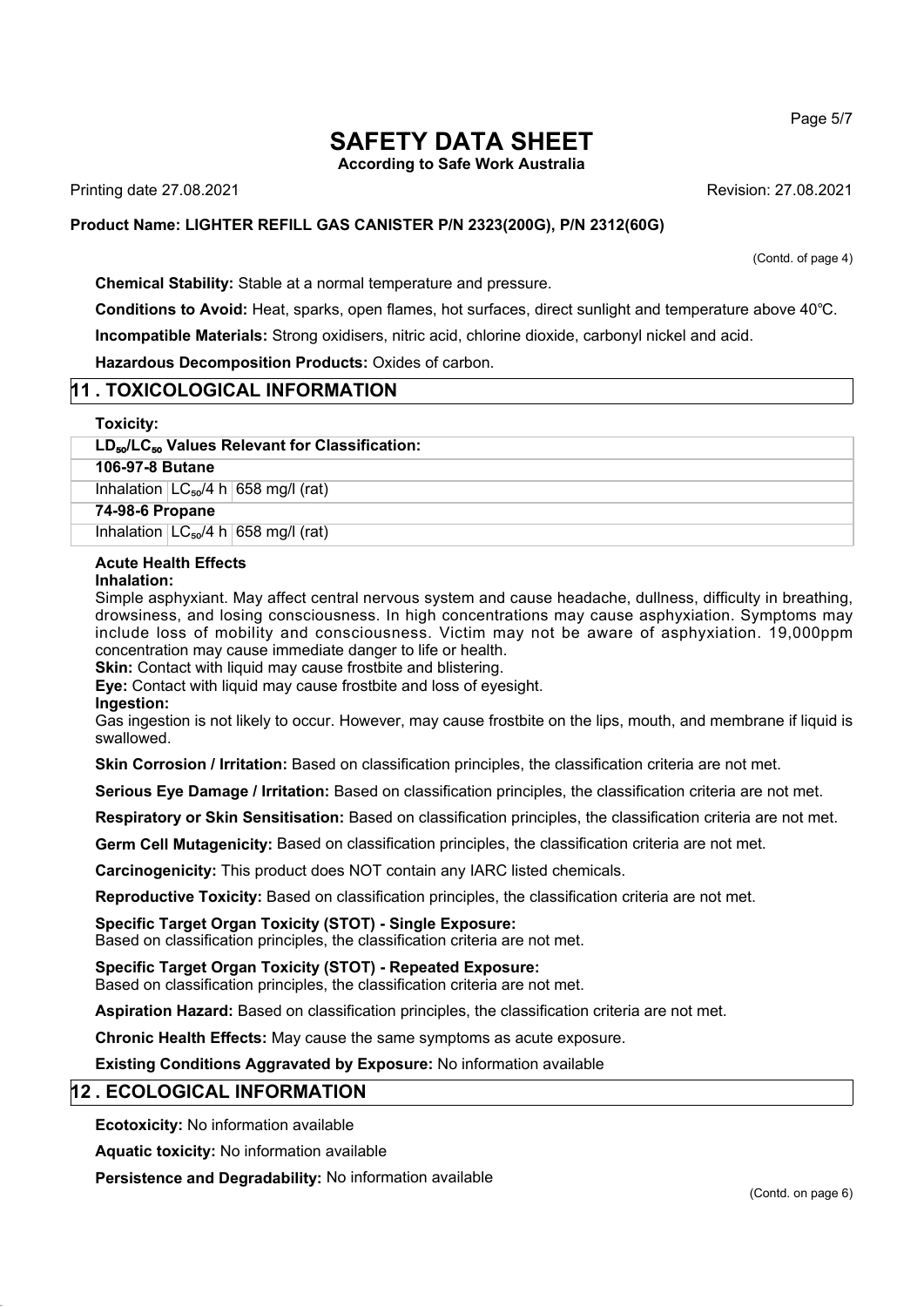**According to Safe Work Australia**

Printing date 27.08.2021 Revision: 27.08.2021

#### **Product Name: LIGHTER REFILL GAS CANISTER P/N 2323(200G), P/N 2312(60G)**

**Bioaccumulative Potential:** No information available

**Mobility in Soil:** No information available

#### **13 . DISPOSAL CONSIDERATIONS**

**Disposal Methods and Containers:** Dispose according to applicable local and state government regulations.

#### **Special Precautions for Landfill or Incineration:**

Please consult your state Land Waste Management Authority for more information.

## **14 . TRANSPORT INFORMATION UN Number ADG, IMDG, IATA** UN2037 **Proper Shipping Name ADG, IMDG, IATA** RECEPTACLES, SMALL, CONTAINING GAS (GAS CARTRIDGES) without a release device, non-refillable **Dangerous Goods Class ADG Class:** 2.1 **Packing Group:** ADG, IMDG **Not applicable** Not applicable **IATA Passanger and Cargo Aircraft - Packaging Instructions** Y203 - Max.Net Qty/Pkg 1 kg Cargo Aircraft Only - Packaging Instructions 203 -Max.Net Qty/Pkg 15 kg **Hazchem Code:** 2T **Special Provisions:** 191, 277, 303 **Limited Quantities:** 1L **Packagings & IBCs - Packing Instruction:** P003 **Packagings & IBCs - Special Packing Provisions:** PP17

### **15 . REGULATORY INFORMATION**

| <b>Australian Inventory of Chemical Substances:</b> |                            |  |  |  |
|-----------------------------------------------------|----------------------------|--|--|--|
| 106-97-8 Butane                                     |                            |  |  |  |
|                                                     | 75-28-5 Propane, 2-methyl- |  |  |  |
|                                                     | 74-98-6 Propane            |  |  |  |

www.msds.com.au

**Standard for the Uniform Scheduling of Drugs and Poisons (SUSMP) - Poison Schedule:** Not Scheduled.

#### **16 . OTHER INFORMATION**

#### **Date of Preparation or Last Revision:** 27.08.2021

**Prepared by:** MSDS.COM.AU Pty Ltd

#### **Abbreviations and acronyms:**

ADG: Australian Dangerous Goods

IMDG: International Maritime Code for Dangerous Goods

IATA: International Air Transport Association

GHS: Globally Harmonised System of Classification and Labelling of Chemicals

CAS: Chemical Abstracts Service (division of the American Chemical Society)

Page 6/7

(Contd. of page 5)